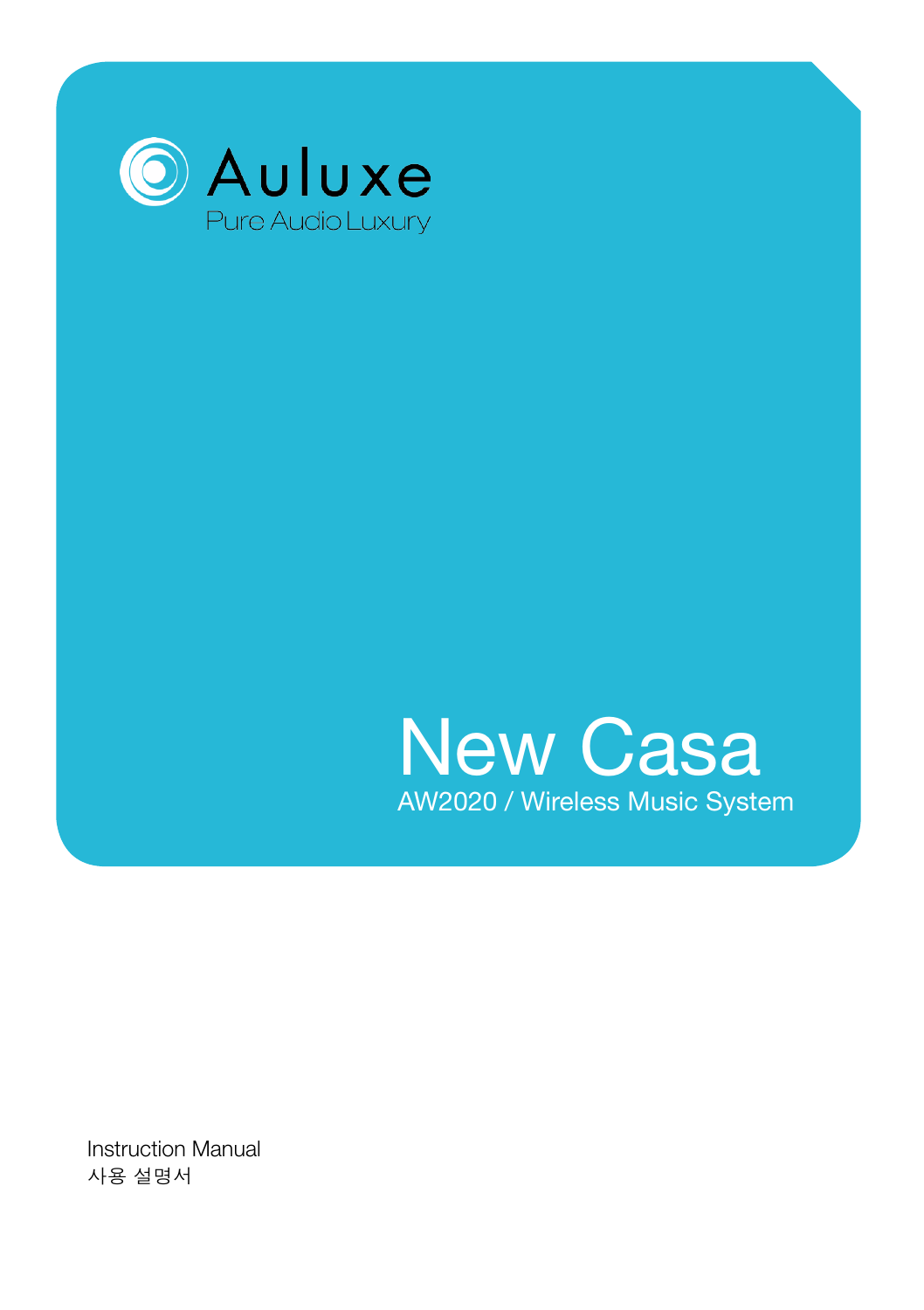

Operating Voltage : 100-240V AC / 50-60 Hz

Rated Output Power : Total 30 Watts

Frequency Range : 40Hz-20KHz

Dimensions ( $W \times D \times H$ ): 401 x 130 x 138 mm

Weight : 3.5 kg / 7.72 lb

#### Important Safety Instruction

To assure the finest performance, please read this manual carefully. Keep it in a safe place for future reference.



NO USER-SERVICEABLE PARTS INSIDE. REFER SERVICING TO QUALIFIED

This symbol is intended to alert the user to the presence of uninsulated "dangerous voltage" within the product's enclosure that may be of sufficient magnitude to constitute a risk of electric shock to persons.

This symbol is intended to alert the user to the presence of important operating and maintenance (servicing) instructions in the literature accompanying the appliance.

01. Read these instructions.

SERVICE PERSONNEL

- 02. Keep these instructions.
- 03. Heed all warnings.
- 04. Follow all instructions.
- 05. WARNING To reduce the risk of fire or electric shock, do not expose this apparatus to rain or moisture.
- 06. Clean only with a dry cloth.
- 07. Do not block any ventilation openings. Install in accordance with the manufacturer's instructions.
- 08. Do not install near any heat sources such as radiators, heat registers, stoves, or other apparatus (including amplifiers) that produce heat.
- 09. Do not defeat the safety purpose of the polarized or grounding-type plug. A polarized plug has 2 two blades with one wider than the other. A grounding type plug has two blades and a third grounding prong. The wide blade or the third prong are provided for your safety. If the provided plug does not fit into your outlet, consult an electrician for replacement of the obsolete outlet.
	- 10. Protect the power cord from being walked on or pinched particularly at plugs, convenience receptacles, and the point where they exit from the apparatus.



- 11. Only use attachments/accessories specified by the manufacturer.
- 12. Use only with the cart, stand, tripod, bracket, or table specified by the manufacturer, or sold with the apparatus. When a cart is used, use caution when moving the cart/apparatus combination to avoid injury from tip-over.
- 13. Unplug this apparatus during lightning storms or when unused for long periods of time.
- 14. Refer all servicing to qualified service personnel. Servicing is required when the apparatus has been damaged in any way, such as power-supply cord or plug is damaged, liquid has been spilled or objects have fallen into the apparatus, the apparatus has been exposed to rain or moisture, does not operate normally, or has been dropped.
- 15. Operate this product only from the type of power source indicated on the back panel. For products using an external power supply, use an exact replacement if lost or damaged. For products operating from battery power, refer to the user manual.
- 16. Unplug this product from the wall outlet and refer servicing to qualified service personnel under the following conditions:
	- a. When the power supply cord or plug is damaged.
	- b. If liquid has been spilled or objects have fallen into the product.
	- c. If the product has been exposed to water or rain.
	- d. If the product does not operate normally by following the operating instructions.
	- e. If the product has been dropped or damaged in any way.
	- f. When the product exhibits a distinctive change in performance.
- 17. Keep this product a safe distance away from naked flame, such as a lit candle.
- 18. Apparatus shall not be exposed to dripping or splashing and no objects filled with liquids, such as vases, shall be placed on the apparatus.
- 19. When replacement parts are required, be sure your service technician has used replacement parts specified by the manufacturer or have the same characteristics as the original part. Unauthorized substitutions may result in fire, electric shock, or other hazards.
- 20. Upon completion of any service, ask the service technician to perform safety checks to confirm the product is in proper operating condition.
- 21. The recommended operating temperature range is 5ºC to 40ºC (41ºF 104ºF).
- 22. WARNING The mains are not disconnected in the off position, but the circuits are de-powered.
- 23. The power cord plug serves as the disconnect device and should remain readily accessible.



This product can be recycled. Products bearing this symbol must NOT be thrown away with normal household waste.

At the end of the product's life, take it to a collection point designated for recycling of electrical and electronic devices. Find out more about return and collection points through your local authority. The European Waste Electrical and Electronic Equipment (WEEE) Directive was implemented to dramatically reduce the amount of waste going to landfills, thereby reducing the environmental impact on the planet and on human health. Please act responsibly by recycling used products. If this product is still usable, consider giving it away or selling it.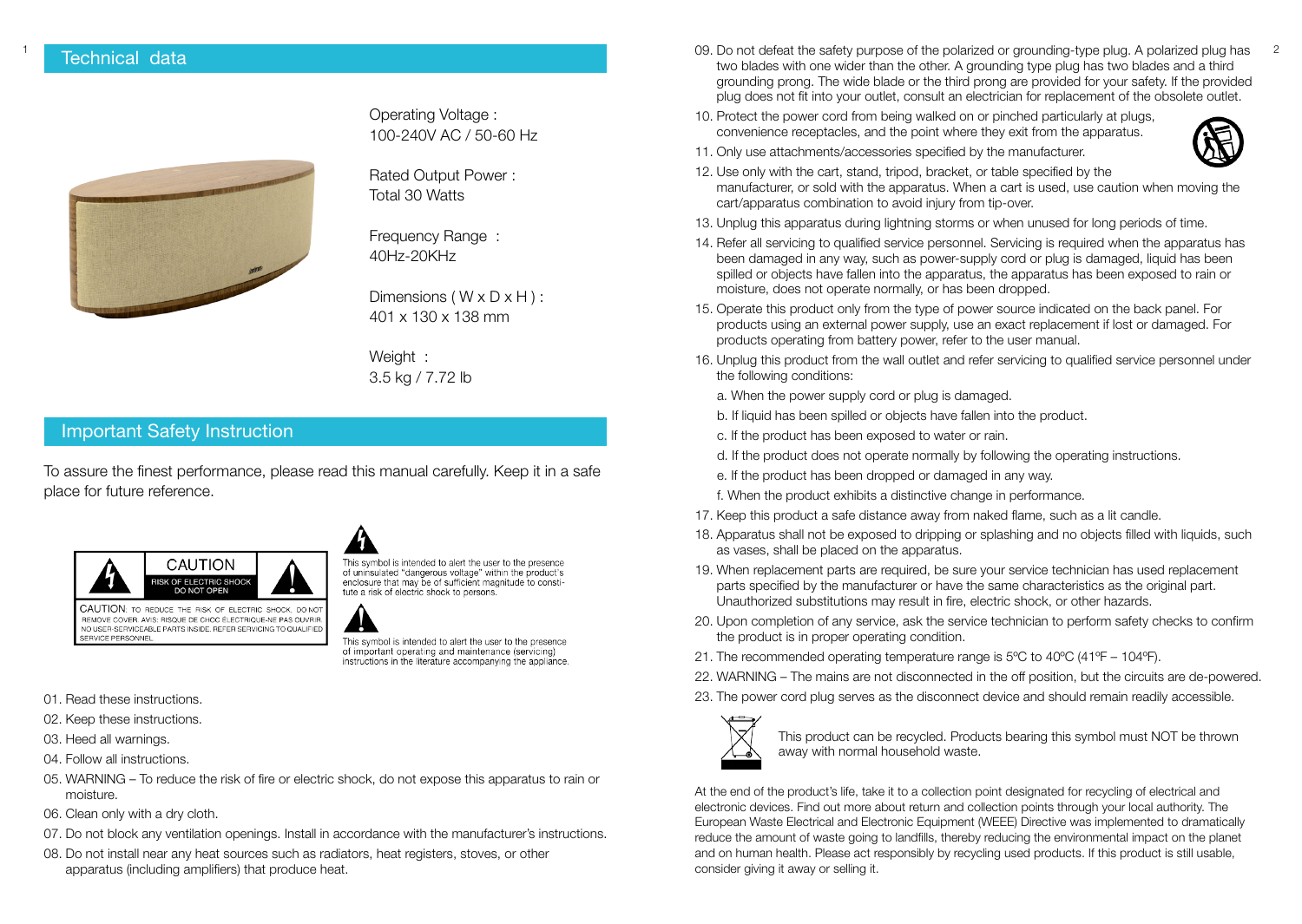## $^3$  . Getting to know your product the state of the state  $\sim$  3  $^4$  . Buttons the state of the state of the state  $^4$



| <b>MODE</b> | <b>PHONE</b> | VOL- | VOL+ |
|-------------|--------------|------|------|

| ltem | Name         | Description                                                                                                                                                                                           |
|------|--------------|-------------------------------------------------------------------------------------------------------------------------------------------------------------------------------------------------------|
| 1    | <b>NFC</b>   | Support NFC connect. No need to switch back to Mode<br>selection, Easily place any NFC enable device onto New<br>Casa NFC tag for 1-5 seconds. Start to enjoy music<br>stream via Bluetooth function. |
| 2    | <b>MODE</b>  | Gentle touch to switch from Bluetooth pairing or AUX<br>in music source. Blue light on LED indicates Bluetooth<br>mode. White light on LED indicated AUX in mode.                                     |
| З    | <b>PHONE</b> | Hand free calling profile. Under Bluetooth connection,<br>gentle click this button to pause what is playing and<br>switch to pick up hands free incoming calls. (Another<br>click to end phone call)  |
|      |              | To decrease volume.                                                                                                                                                                                   |



| Item | Name       | Description                                                                                                                                                                                                             |
|------|------------|-------------------------------------------------------------------------------------------------------------------------------------------------------------------------------------------------------------------------|
| 6    | DC IN      | Power charging supply DC 24V---2.5A, connect adaptor<br>to this port and ready to use New Casa.                                                                                                                         |
|      | USB        | Additional Power bank for iPod/iPhone/iPad/Android.                                                                                                                                                                     |
| 8    | AUX IN     | Connect 3.5mm wire to this audio-in jack, the other<br>end to desktop, laptop or headphone jack on all music<br>device. (No cord is needed for Bluetooth streaming)                                                     |
| 9    | BI UFTOOTH | Press the Bluetooth button to re-set and pair connection.<br>New Casa disconnects origin device and auto connect<br>to the other. Blue LED light flashes during searching and<br>name shown on your device is New Casa. |

To increase volume. 5 VOL+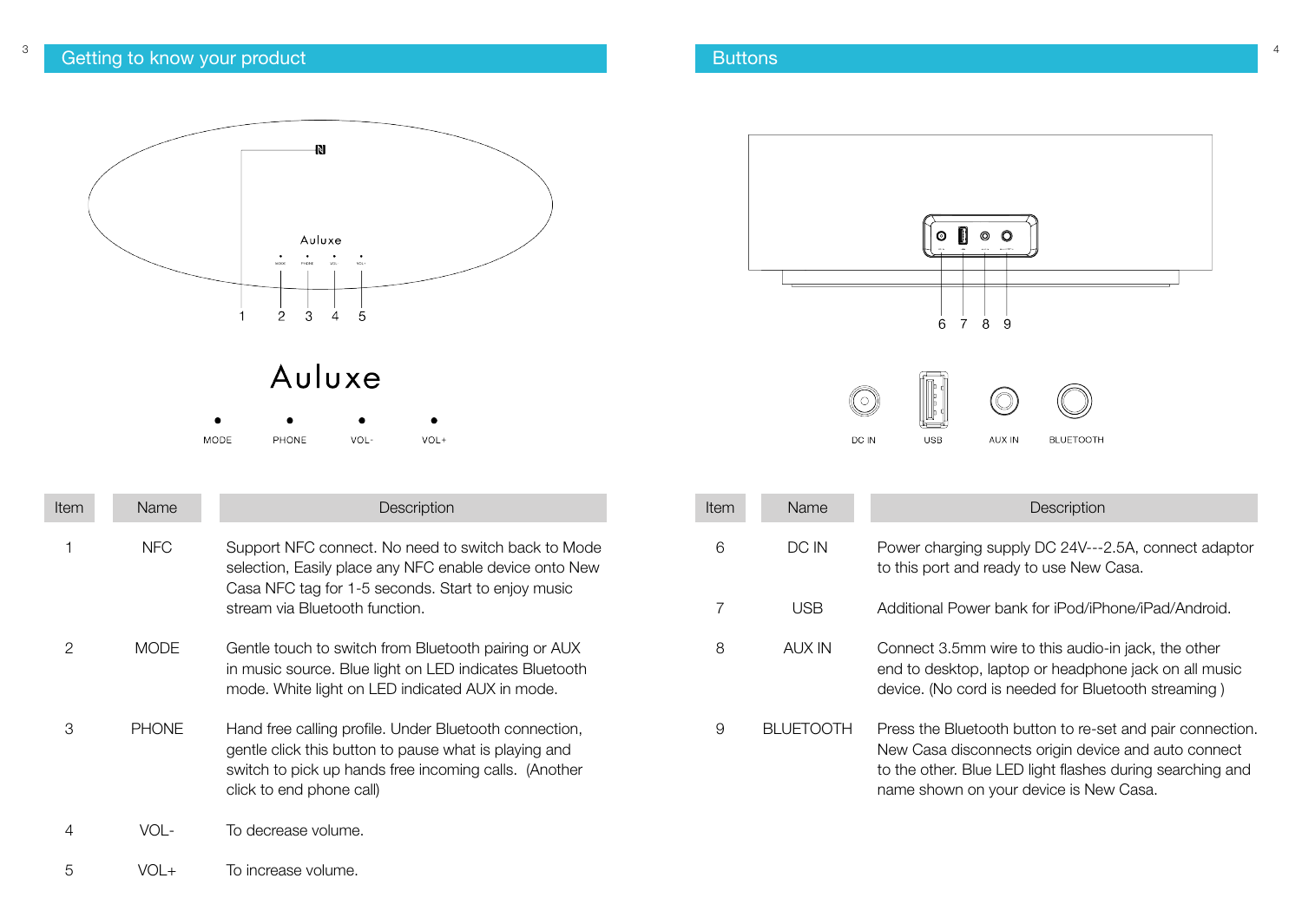

동작 전압 : 100-240V AC / 50-60 Hz

정격 출력 : Total 30 Watts

주파수 범위 : 40Hz-20KHz

크기 ( W x D x H ) : 401 x 130 x 138 mm

중량 : 3.5 kg / 7.72 lb

#### 중요 안전 수칙

최고의 성능을 위해 본 설명서를 주의 깊게 읽어주십시오 . 상시 사용할 수 있도록 안전한 장소에 보관하십시오 .

41



This symbol is intended to alert the user to the presence of uninsulated "dangerous voltage" within the product's enclosure that may be of sufficient magnitude to constitute a risk of electric shock to persons

CAUTION: TO REDUCE THE RISK OF ELECTRIC SHOCK, DO NO REMOVE COVER. AVIS: RISQUE DE CHOC ÉLECTRIQUE-NE PAS OUVRIF NO USER-SERVICEABLE PARTS INSIDE. REFER SERVICING TO QUALIFIED SERVICE PERSONNEL

This symbol is intended to alert the user to the presence of important operating and maintenance (servicing instructions in the literature accompanying the appliance

- 1. 본 설명서를 읽어 보세요 .
- 2. 본 설명서를 보관하세요 .
- 3. 모든 경고문에 유의하세요
- 4. 모든 지침을 따르세요 .
- 5. 경고 화재 및 감전의 위험을 줄이기 위하여 본 기구를 습기에 노출시키지 마세요 .
- 6. 마른 헝겊으로만 닦아주세요 .
- 7. 통풍구를 막지 마세요 . 제조업체의 설명서에 따라 설치하세요 .
- 8. 라디에이터 , 난방 기구 , 스토브 또는 기타 기구와 같은 열을 발생시키는 열원 근처에 설치하지 마세요 ( 증폭기 포함 ).
- 5 6 9. 안전을 위해 만들어진 유극 또는 접지형 플러그를 훼손하지 마세요 . 유극 플러그는 서로 다른 폭을 가진 두 개의 날을 가지고 있습니다 . 접지형 플러그는 두 개의 날과 한 개의 접지 단자가 있 습니다 . 넓은 날과 세 번째 접지 단자는 안전을 위해 제공된 것입니다 . 만약 제공된 플러그가 고 객님의 콘센트와 맞지 않을 경우 전기기술자와 상담하여 구식 콘센트를 교체하세요 .
	- 10. 특히 기구에서 나오는 부분의 플러그나 콘센트 부분이 밟히거나 끼지 않도록 보호하세요 .



- 11. 제조업체가 명시한 부속품 / 액세서리만 사용하세요 .
- 12. 제조업체가 명시한 카트 , 스탠드 , 삼각대 , 브라켓 또는 테이블만 사용하고 기구와 함께 판매 될 수 있습니다 . 카트 사용시 카트 / 장비가 함께 넘어질 수 있으므로 부상을 입지 않도록 주의해 주세요 .
- 13. 번개가 치거나 장기간 미사용시 장치의 플러그를 빼주세요 .
- 14. 모든 서비스는 인증된 서비스 직원에게 의뢰해주세요 . 전원코드 또는 플러그가 손상되거나 액체 또는 물체가 장치에 떨어지거나 비 또는 습기에 노출로 인해 장치가 손상되어 정상 작동되지 않는 경우 서비스가 필요합니다.
- 15. 뒷판에 표시된 전력원에 해당하는 유형에서만 제품을 작동하세요 . 외부 전원 공급 장치를 사용하 는 제품의 경우 분실되거나 손상된 경우 정확한 교체품을 사용해 주세요 .

배터리 전원을 통한 작동은 사용 설명서를 참조하세요 .

- 16. 다음 조건에서는 벽면 콘센트에서 본 제품의 플러그를 뽑은 후 인증된 서비스 직원에게 서비스를 의뢰해 주세요 :
	- a. 전원 코드 또는 플러그가 손상된 경우 .
	- b. 액체가 쏟아졌거나 물체가 제품에 떨어졌을 때 .
	- c. 제품이 물 또는 비에 노출되었을 때 .
	- d. 제품이 작동 설명서에 따라 정상적으로 작동하지 않는 경우 .
	- e. 제품이 떨어지거나 손상을 입은 경우 .
	- f. 제품이 성능에 큰 변화를 보이는 경우 .
- 17. 본 제품은 촛불과 같은 화기에서 멀리 떨어진 안전한 곳에 두세요 .
- 18. 기구는 튀거나 떨어져서는 안되며 액체로 채워진 화분과 같은 물건을 기구 위에 올려 놓지 않아야 합니다 .
- 19. 부품 교체 시 서비스 기술자가 제조업체가 지정한 교체품 또는 원래 부품과 동일한 특성을 가지고 있는 부품을 사용하는지 확인하세요 . 승인되지 않은 교체는 화재 , 감전 , 기타 위험을 초래할 수 있습니다 .
- 20. 서비스 완료 시 서비스 기술자에게 제품이 올바른 작동 상태를 확인하세요 .
- 21. 권장 작동 온도 범위는 5℃ 40℃ (41 ℉ 104 ℉ ) 입니다 .
- 22. 경고 주요장치는 꺼짐 상태에서도 꺼지지 않지만 회로는 꺼집니다 .
- 23. 전원 코드 플러그는 차단 장치 역할을 하므로 접근하기 쉽게 유지해야 합니다 .



본 제품은 재활용할 수 있습니다 . 이 기호가 부착된 제품은 일반 가정 쓰레기와 함께 버릴 수 없습니다 .

제품의수명이끝나면 전기 전자 기기의 재활용을 위하여 지정된 취급소로 가져가십시오 . 반환 및 취급소에 대한 자 세한 사항은 지방당국을 통해 알아보시기 바랍니다 . 유럽 전자전기장비폐기 (WEEE) 지침은 토양 폐기물의 양을 획기적으로 감소시킴으로써 지구 및 인체 건강에 영향을 미치는 환경 영향을 줄이기 위해 시행되었습니다 . 중고 제품의 재활용을 통해 책임감 있게 행동하십시오 . 아직 사용할 수 있다면 기부하거나 판매를 고려해 보십시오 .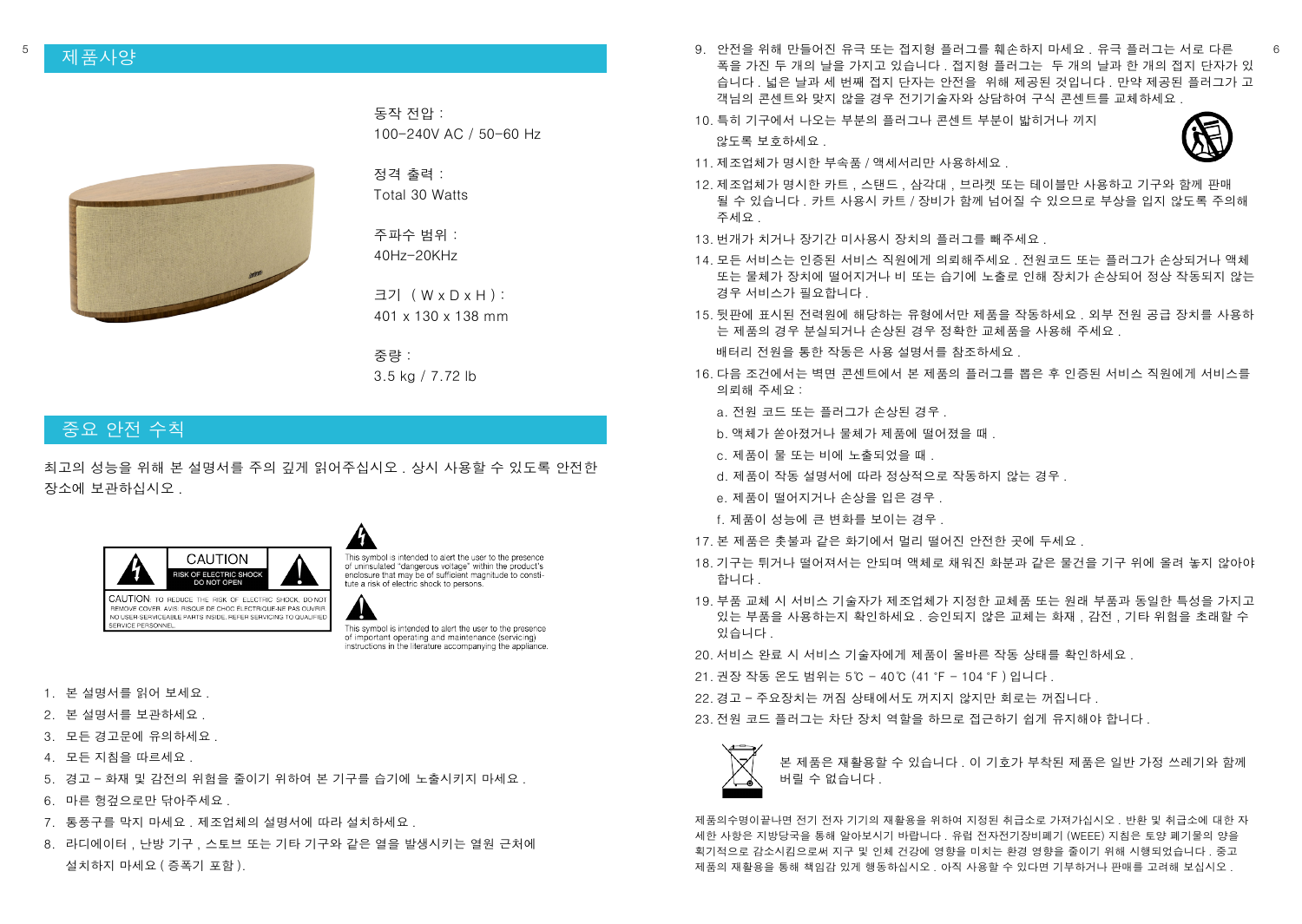# 제품 알아보기 버튼 <sup>7</sup> <sup>8</sup>



## Auluxe  $\bullet$  $\bullet$

VOL-

PHONE

 $\bullet$ 

 $VOL+$ 

 $\bullet$ 

MODE

| 항목 | 이 름          | 설 명                                                                                                                |
|----|--------------|--------------------------------------------------------------------------------------------------------------------|
|    | NFC.         | NFC 연결 지원 . Mode 선택으로 되돌아갈 필요가 없습니다 .<br>NFC 사용 가능한 장치를 New Casa NFC 표시에 1-5 초간<br>놓아둡니다 . 블루투스 기능을 통해 음악을 재생합니다 . |
| 2  | <b>MODE</b>  | 블루투스 연결 또는 AUX 음원으로부터 전환됩니다.                                                                                       |
| З  | <b>PHONE</b> | Hand 핸즈 프리 통화 표시 . 블루투스 연결 상태에서 이 버<br>튼을 살짝 누르면 재생이 일시 중지되고 전화가 수신됩니다 .<br>( 한번 더 누르면 통화 종료 )                     |
| 4  | $V \cap I -$ | 음량 감소                                                                                                              |

음량 증가 . 5 VOL+



| 항목 | 이 름              | 설 명                                                                                                                                             |
|----|------------------|-------------------------------------------------------------------------------------------------------------------------------------------------|
| 6  | DC IN            | Power DC 24V---2.5A 의 전원 공급 어댑터를 포트에 연결<br>하면 New Casa 를 사용할 수 있습니다 .                                                                           |
| 7  | USB.             | iPod / iPhone/iPad/Android 용 추가 배터리 .                                                                                                           |
| 8  | AUX IN           | 3.5mm 전선을 오디오 입력 잭에 연결하고, 다른 쪽 끝을 데<br>스크탑 . 노트북 또는 해드폰 잭에 연결하십시오 . ( 블루투스<br>재생시 코드 필요 없음 )                                                    |
| 9  | <b>BLUETOOTH</b> | Bluetooth 버튼을 눌러 연결을 재설정할 수 있습니다 . New<br>Casa 는 원래 장치 연결을 해제하고 다른 장치와 자동 연결<br>합니다 . 검색하는 동안 파란색 LED 표시등이 깜빡이며 고객<br>님의 기기에 New Casa 로 표시됩니다 . |